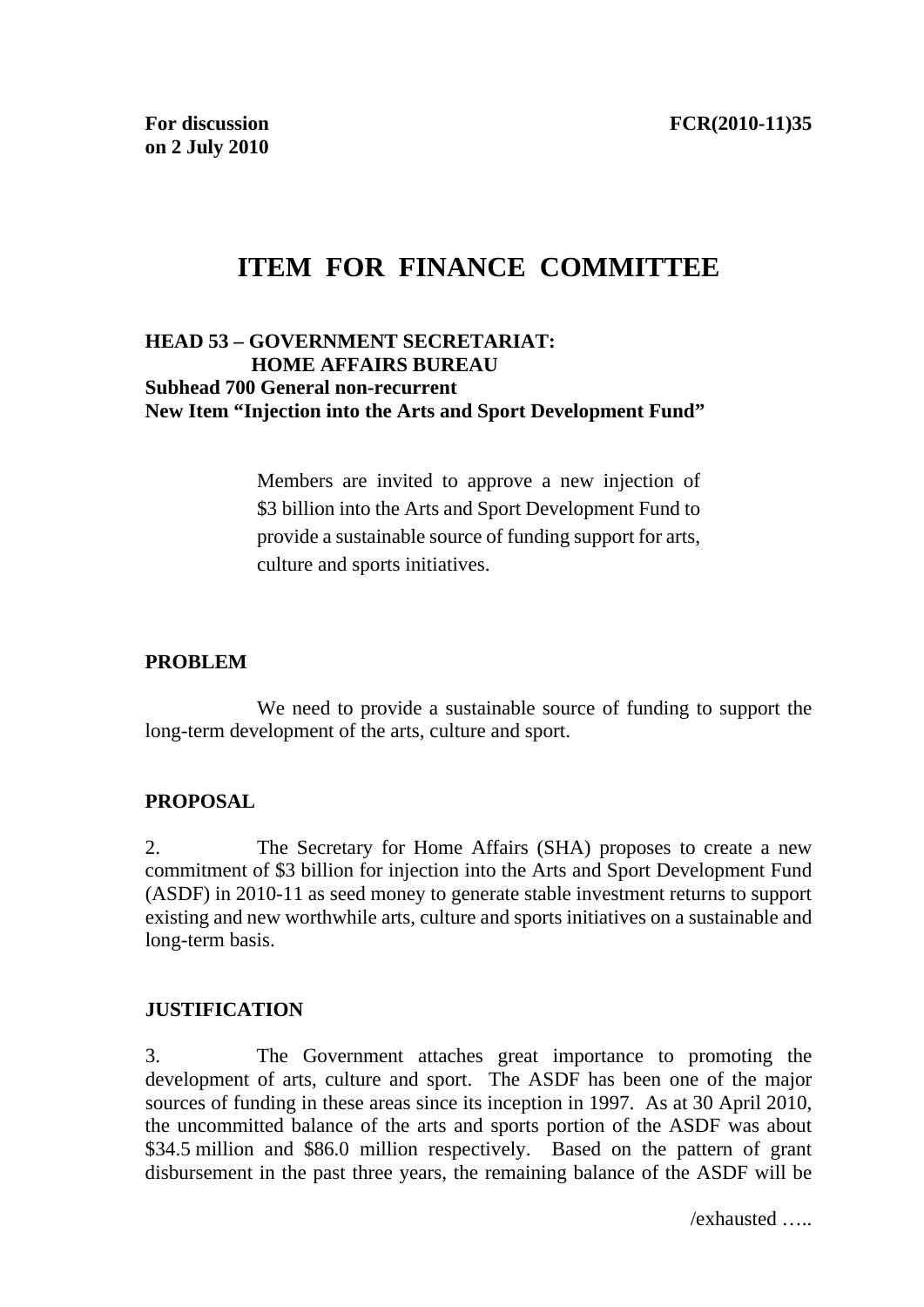exhausted in 2011-12. A stable and substantial source of funding would enable the ASDF to support arts and sports projects on a sustained basis, especially for initiatives that may require financial support over a prolonged period. The proposed \$3 billion injection will enable the ASDF to generate better investment returns for providing stable and enhanced financial support to worthwhile arts and sports projects (including those that may span several years). Timely injection is also critical, or the ASDF may run out of funds for supporting worthwhile projects.

## **Benefits of the Proposed Injection**

4. Based on the assumption of an average annual investment return rate of 4% to 5% in the long run, the proposed injection of \$3 billion may generate around \$120 million to \$150 million of annual investment proceeds to be shared equally between the arts and sports portions of the ASDF. This higher level of funding available for disbursement will enable the Government to respond more positively to the development needs of the arts and sports sectors. We have considered the possible uses of the future investment proceeds from the ASDF, including the scope for supporting new initiatives, and the mechanisms for processing and vetting ASDF applications. The respective proposals for the arts and sports portions of the ASDF are set out below.

# **Arts Portion**

#### *Support through the Hong Kong Arts Development Council*

5. SHA considers and approves applications to the arts portion of the ASDF. At present, the arts portion supports primarily the schemes or projects initiated or recommended by the Hong Kong Arts Development Council  $(HKADC)^1$  in four broad categories as follows –

- (a) Budding Grant Scheme schemes / projects that support debut or budding artists by providing performance and exhibition opportunities;
- (b) Support Scheme for Budding Artists schemes / projects that support budding artists with recognised potential by measures such as funding their internship with established arts institutions locally or overseas;

 $/(c)$  …

 $\frac{1}{1}$  Established in June 1995, the HKADC is a statutory body set up under the Hong Kong Arts Development Council Ordinance (Cap. 472) to promote and develop culture and the arts in Hong Kong. With the recurrent subvention from the Government and funding from the arts portion of the ASDF, the HKADC has been supporting the development of local artists and arts groups mainly through its Two-Year Grant, One-Year Grant, Project Grant, Multi-Project Grant, Devolved Grant and Emerging Artist Grant schemes.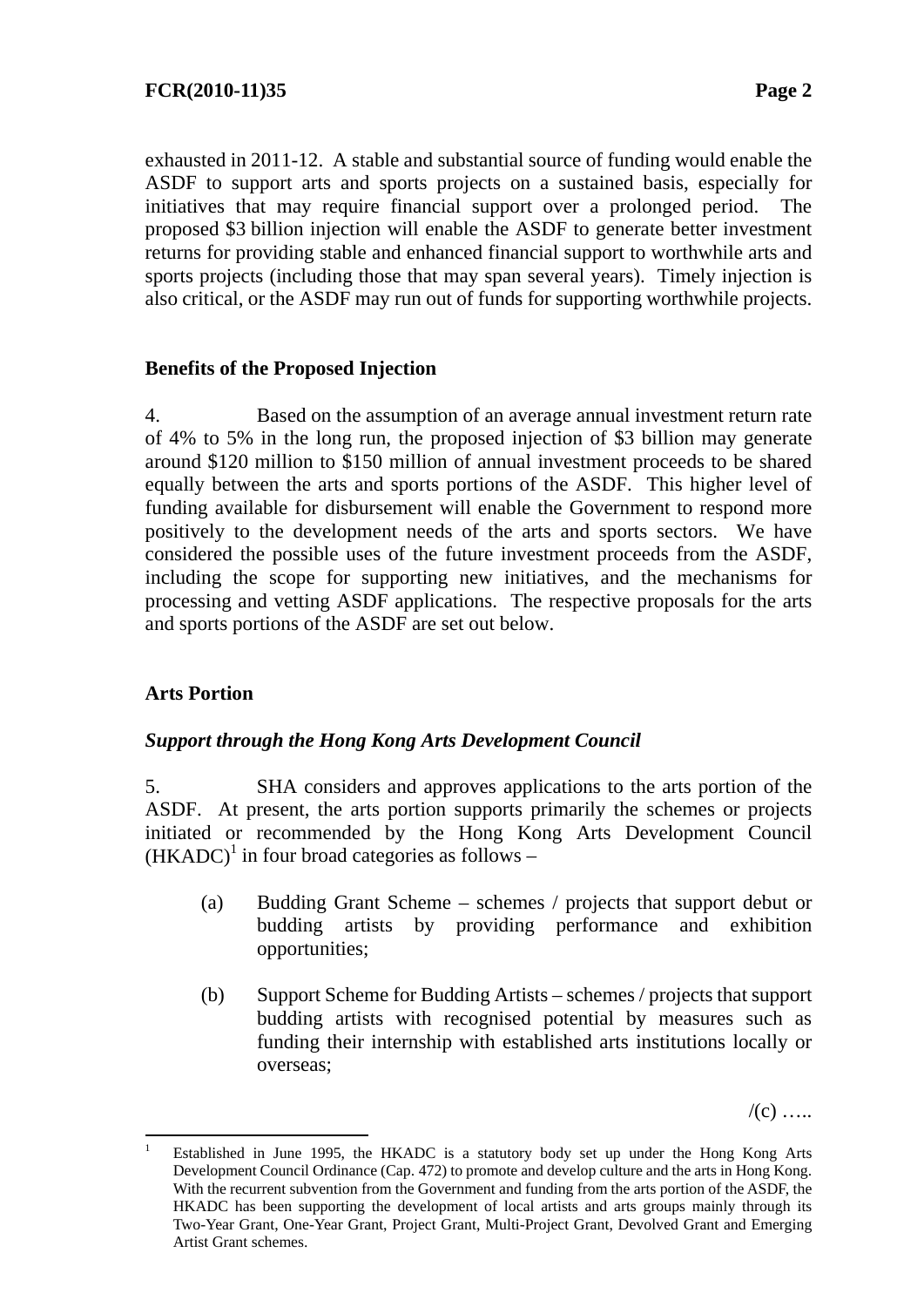Encl. 1

- (c) Support for Small and Medium-sized Arts Groups schemes / projects that support small and medium-sized arts groups, including the multi-project grant scheme that offers support to more than one project proposed by an applicant arts group; and
- (d) Arts Education, Arts Promotion and Community Participation schemes / projects that enhance student and community appreciation of and participation in culture and the arts, including projects organised in partnership with the District Councils, non-governmental organisations and business entities to make culture and the arts more accessible to the community.

As at 30 April 2010, SHA had approved 1 287 schemes / projects with a total grant of about \$295.7 million under the arts portion of the ASDF. The uncommitted balance for this portion was \$34.5 million. A breakdown of the schemes / projects approved is at Enclosure 1.

6. The average amount of grants approved in the past three financial years is over \$22 million per annum. To strengthen the cultural software through arts programme development, audience building, manpower training and arts education, we plan to support more schemes / projects through the HKADC with the increased investment income following the proposed injection into the ASDF. We propose that an enhanced provision of around \$30 million be reserved annually for the above schemes / projects undertaken or recommended by the HKADC. In accordance with the prevailing eligibility criteria adopted by the HKADC, the subsidy ceiling for such schemes / projects, other than those initiated by HKADC itself, is \$2 million.

#### *Support to other Arts and Cultural Proposals*

7. In recent years, there have been calls to provide funding support for arts and cultural projects of a larger scale so as to build up a vibrant local arts scene and boost Hong Kong's standing in the world cultural map so as to complement the West Kowloon Cultural District project. The additional investment income generated from the proposed injection will allow SHA to consider supporting worthwhile initiatives that will contribute to the further development of the arts and culture in the community, including schemes / projects of a scale larger than those normally recommended by the HKADC, as well as time-limited programmes that require a regular source of funding spanning several years. Our estimate is that about \$30 million to \$45 million of ASDF's investment income should be made available for such initiatives. Subject to Members' approval of the proposed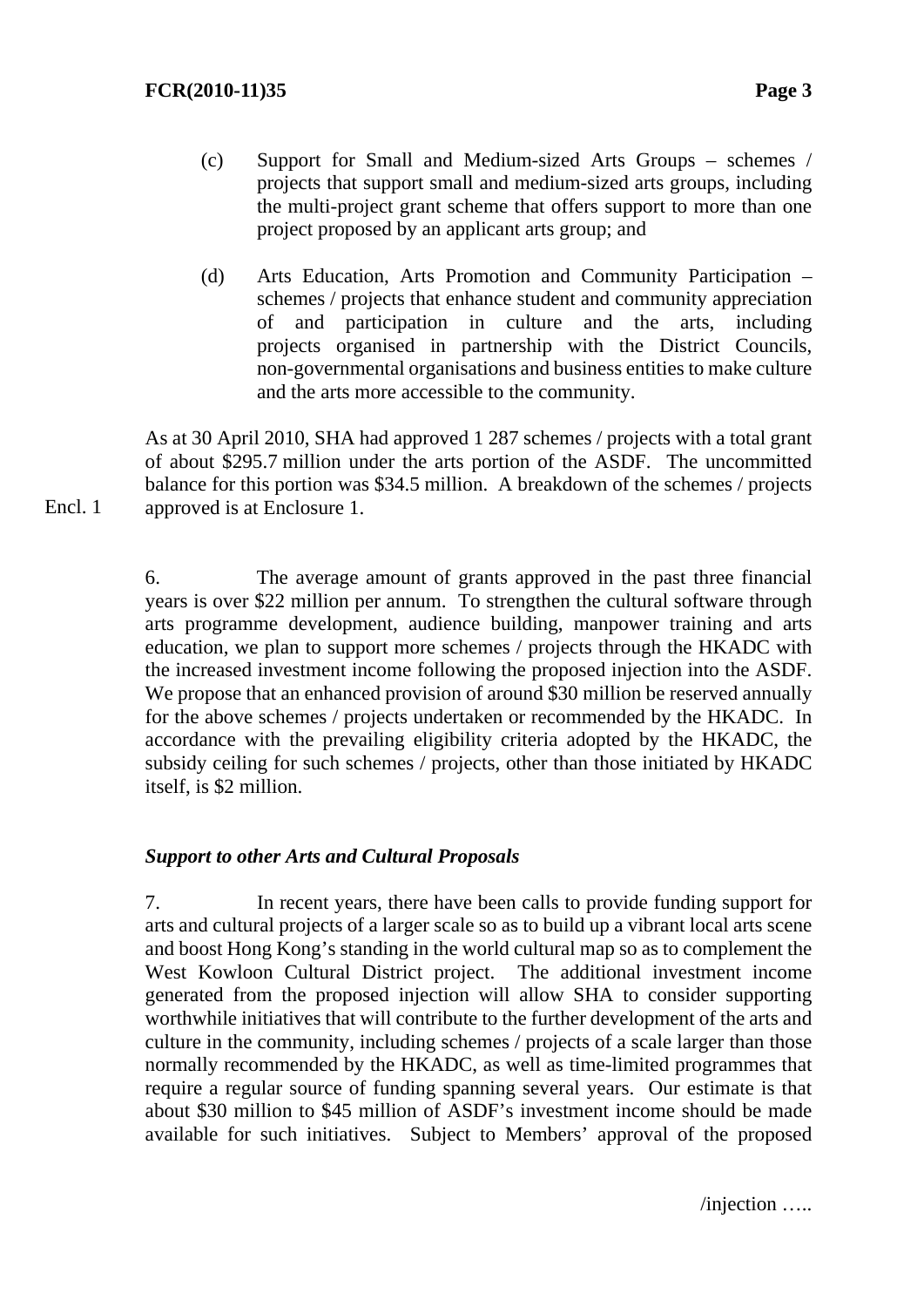injection, we will set up a committee comprising mainly non-government officials including arts experts to advise SHA on an appropriate mechanism to fund additional arts and cultural projects of different art forms (including performing and visual arts), and the themes or priorities (such as audience building) to be set for each funding application cycle. The committee will consider preliminary assessment of the applications received, and make recommendations to SHA for approval.

8. Similar to the existing monitoring mechanism applicable to schemes / projects initiated or recommended by HKADC, applicants will be required to set out clearly the targets / deliverables, and to consult SHA prior to making substantial changes to the scope of an approved scheme / project. Grant recipients will be required to submit evaluation reports and audited statements of accounts in respect of completed projects, and periodic progress report(s) for programmes that span more than a year. Any unspent balance will be returned to the ASDF. Detailed funding and assessment criteria and the control mechanism will be worked out by the advisory committee to be established.

# **Sports Portion**

9. Like the arts portion, SHA considers and approves applications to the sports portion of the ASDF. At present, the sports portion supports projects in the following categories –

- (a) support for athletes to prepare for and participate in major international and national games;
- (b) the hosting of major international sports events by National Sports Associations (NSAs) and other sports organisations; and
- (c) "one-off" initiatives that are important to the development and promotion of sport in Hong Kong.

As at 30 April 2010, SHA had approved 181 sports projects with a total approved grant of about \$311.3 million. The uncommitted balance for the sports portion was \$86.0 million. A breakdown of the funding approved by category of projects is at Enclosure 2. Currently, funding applications in the sports portion are mainly vetted by the Home Affairs Bureau (HAB) and the Leisure and Cultural Services Department (LCSD) before obtaining SHA's approval.

Encl. 2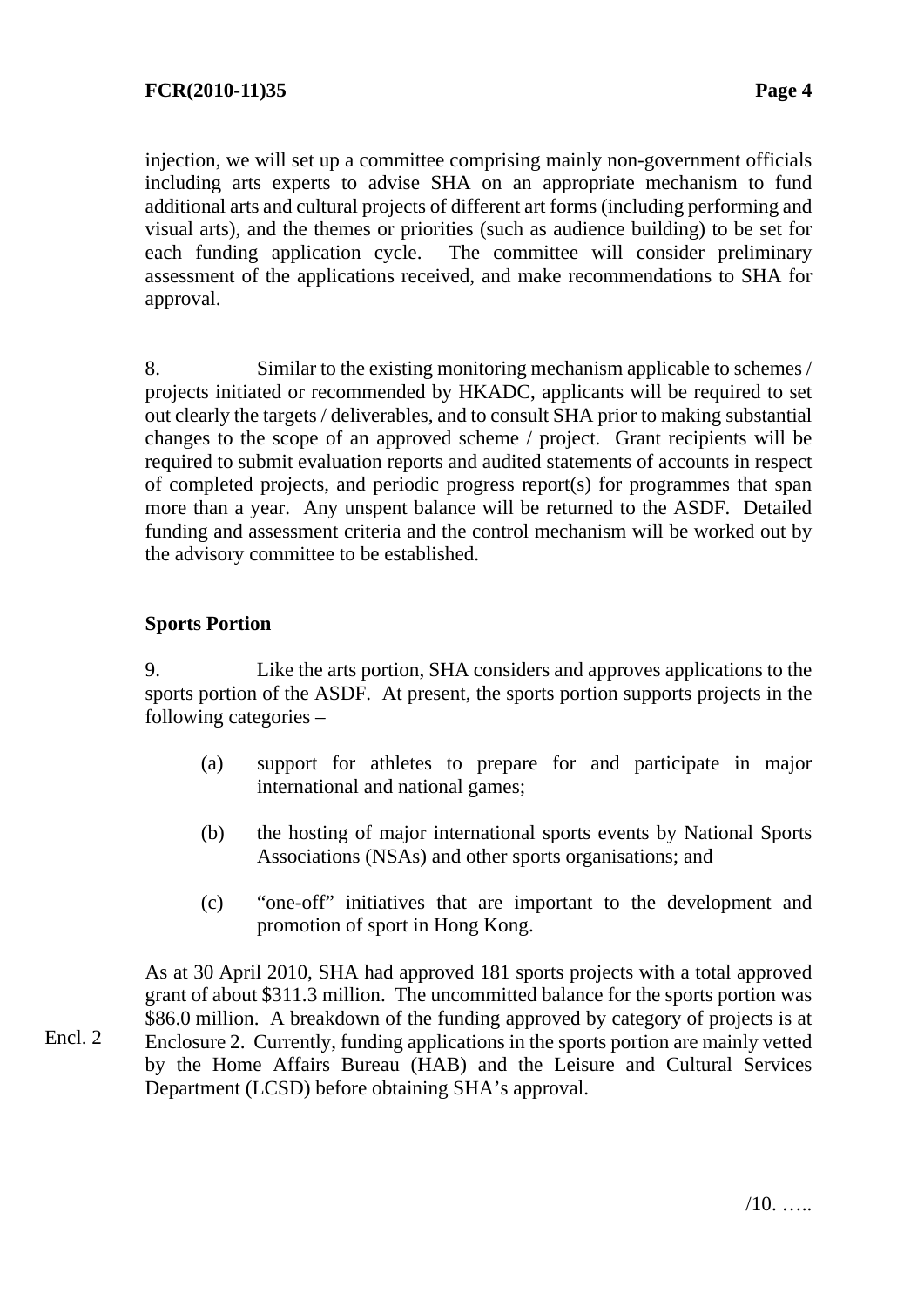10. With more Hong Kong athletes taking part in more international sports competitions (including major events staged in Hong Kong), the amount of funding required for sports projects has risen significantly in recent years. The annual average of grants approved in the last three financial years was \$36 million. The larger investment proceeds to be generated from the proposed injection in the ASDF will enable us to continue and strengthen our support for sports projects. For example, we may consider expanding the scope of international sports events for which we will grant funding to athletes for preparation and participation, so that athletes taking part in events other than the largest-scale multi-sports games may also be supported to strive for more achievements. In addition, we may consider making additional funding available to NSAs for staging and marketing "M" Mark events<sup>2</sup>, thereby increasing the number of high-profile events held in Hong Kong and helping them achieve greater success to raise our profile as a capital of sporting events in Asia. Our initial estimate is that, on average, about \$30 million to \$40 million would be required annually to support and strengthen these existing projects.

11. In addition, we would support new worthwhile sports projects. In this regard, we consider that there is a need to enhance the present application vetting mechanism, so that SHA may take account of the views of stakeholders in considering individual applications. We propose that the Sports Commission<sup>3</sup> (SC), the highest-level advisory committee on sports policy, should advise on the disbursement of the sports portion of the ASDF. We propose to consult the SC annually on the broad areas to be supported (which may include existing projects and new initiatives), having regard to sports policy objectives and the specific needs of the sports community. The SC could also advise on the ceiling of each area to ensure that the total grants approved in a year would not exceed the investment returns generated from the previous year.

12. As regards the new sports projects that could be supported in the first year after the capital injection, the SC has already been consulted and agreed that further consideration should be given to initiatives in the following areas –

 $/(a)$  …

 $\frac{1}{2}$  The "M" Mark System was launched in November 2004 to nurture more sustainable major sports events in Hong Kong. An "M" Mark status is awarded to recognised major sports events held in Hong Kong which meet a number of eligibility criteria. Support measures including the provision of matching grant to "M" Mark events in their first few years to help them develop into sustainable undertakings.

<sup>3</sup> Established on 1 January 2005, the SC advises the Government on the policies, strategies and implementation framework of sports development in Hong Kong; and the provision of funding and resources in support of sports development, taking into account the input from various stakeholders in sport through partnership and collaboration. SHA is the Chairman of the SC, which has 16 non-official members and one official member (i.e. Director of Leisure and Cultural Services).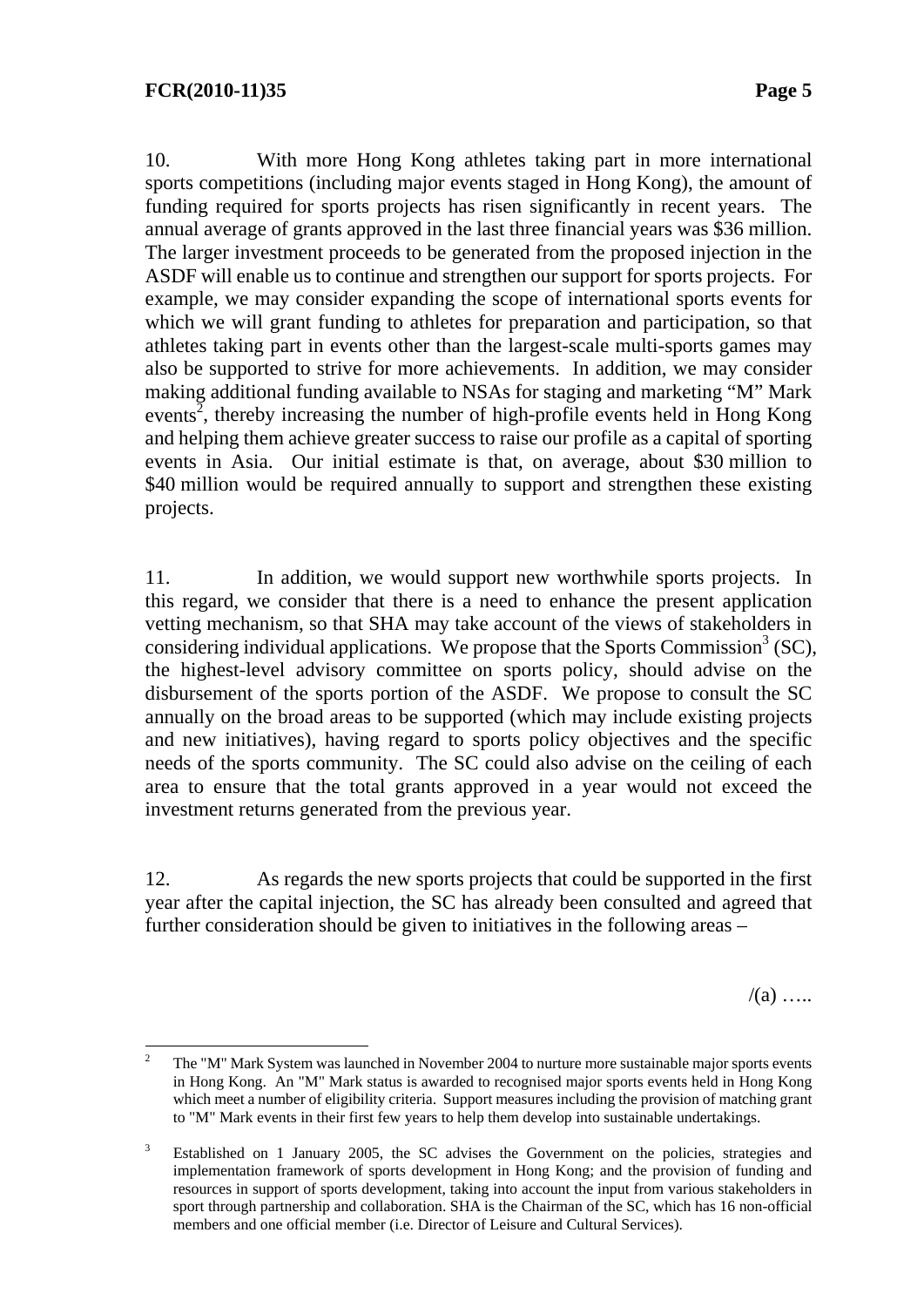- (a) support for team sports that have the potential for greater spectator appeal and public participation. For example, additional funding could be allocated to NSAs to hire renowned coaches and to take part in more overseas training and competitions to raise standards;
- (b) upgrading school and district-level programmes to boost community participation in sport, for example, through the creation of more training and competition opportunities; strengthening support to young talents and helping them develop into elite athletes; and broadening the ambit of the Hong Kong Games and other community-wide sports projects; and
- (c) on the basis of the recommendations of the Football Task Force<sup>4</sup>, allocate resources to implement the recommendations of the consultancy study on the development of local football.

13. Depending on the grant ceiling to be determined based on SC's advice, and the actual number of applications received from NSAs, schools and district organisations, we envisage that some \$25 million to \$35 million would be required for the above new projects in the first year after the capital injection. Subject to Members' approval of the proposed injection, we will work out the detailed application vetting procedures together with the SC. We aim to invite applications for the new sports initiatives from the second half of the 2010-11 financial year.

14. For applications made to the sports portion of the ASDF, the HAB and the LCSD would conduct preliminary assessments of the applications and make recommendation to the SC for consideration before submission to SHA for approval. While the detailed vetting procedures have to be worked out, the monitoring and control measures will be similar to those to be adopted for the arts portion as elaborated in paragraph 8 above.

**/Investment** …..

 $\frac{1}{4}$  The Football Task Force was appointed by SHA to take forward the key recommendations of the consultancy report on football development published in March 2010, in particular to identify priority areas for the long-term development of football and to monitor progress of the related initiatives.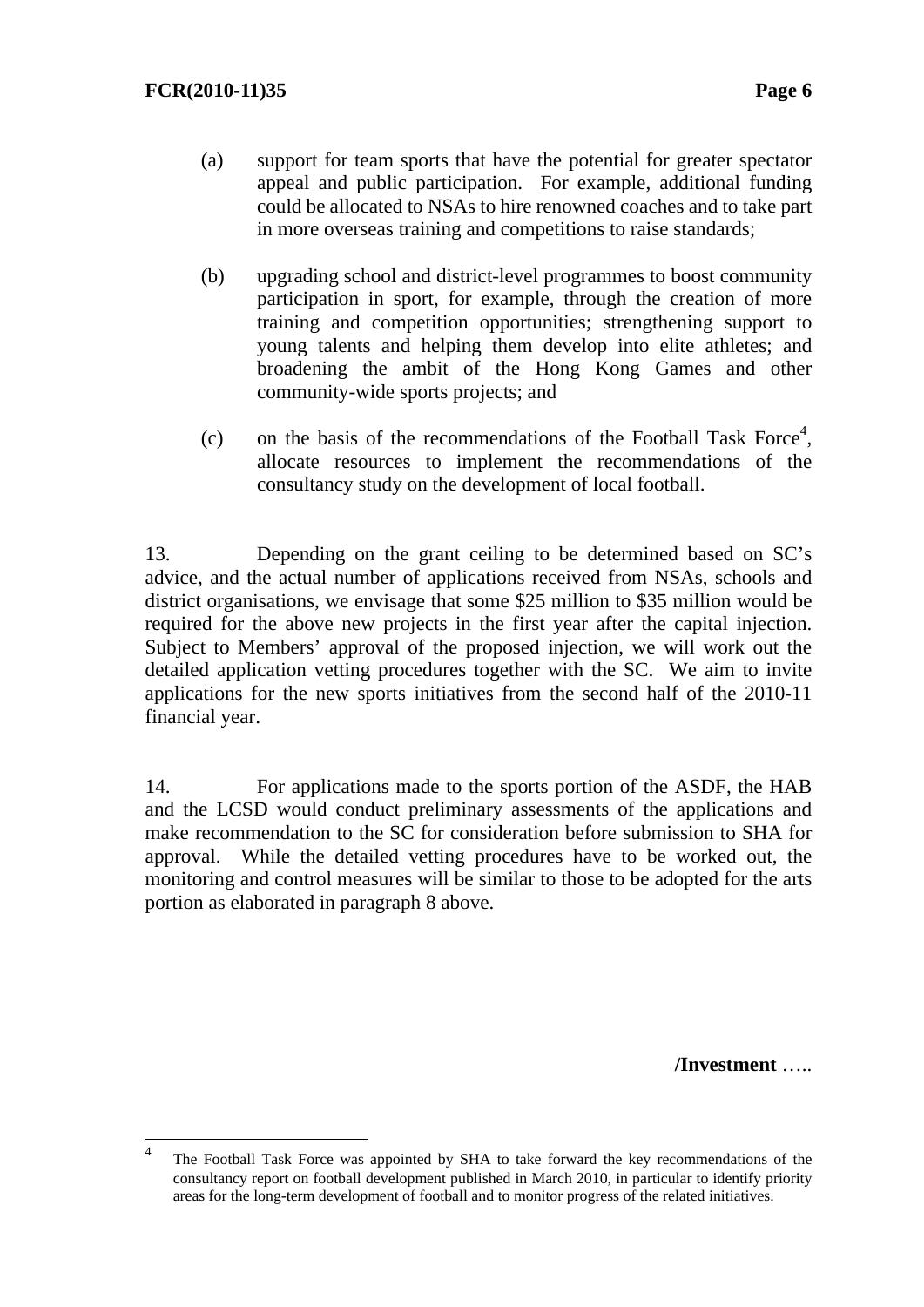#### **Investment and maintenance requirement of ASDF**

15. The ASDF is a sub-fund under the Sir David Trench Fund for Recreation<sup>5</sup> (SDTFR) established under the Sir David Trench Fund for Recreation Ordinance (Cap. 1128). The Director of Accounting Services is the statutory trustee of the SDTFR and is responsible for managing the related investment and accounting work. As required by the Ordinance, the Government has set up the Sir David Trench Fund for Recreation Investment Advisory Committee (the Committee), which sets the investment strategies for the SDTFR and its various sub-funds and advises on matters in relation to investment. The existing statutory framework will continue after the proposed capital injection into the ASDF.

16. The investment guideline of the ASDF is based on a prudent and conservative principle, and the current investment portfolio includes fixed deposits and bonds. The proposed injection of \$3 billion will be used as seed money. Through the annual investment returns, the seed money will provide the ASDF with additional and sustainable resources to support the long-term development of sport, culture and arts. HAB will work with the Treasury on the future investment strategy having regard to the forecast annual funding requirements and consult the Committee on the proposed strategy. Although it remains the objective to maintain the capital base (i.e. the \$3 billion injection) intact in the long run, we consider it appropriate to allow SHA to use part of the capital base if the investment returns plus the accumulated surplus are inadequate to meet the funding needs in a particular year to allow flexibility in supporting worthwhile or time-critical projects in times of high market volatility. This would ensure that sustained efforts to promote sport, culture and arts would not be disrupted by short-term fluctuations in the investment markets.

# **FINANCIAL IMPLICATIONS**

17. We propose a one-off injection of \$3 billion into the ASDF in 2010-11. The additional workload arising from the administration and operations of the ASDF will initially be absorbed by HAB, LCSD and the Treasury. We will review the staffing requirements having regard to the actual experience following the injection, and follow up as appropriate.

**/PUBLIC** …..

 $\frac{1}{5}$  SDTFR is a statutory fund established under the Sir David Trench Fund for Recreation Ordinance (Cap. 1128) for the purpose of providing facilities for recreational, sporting, cultural and social activities and other objects ancillary or incidental to this purpose. It is held in trust by the Incorporation of the Director of Accounting Services and administered by SHA.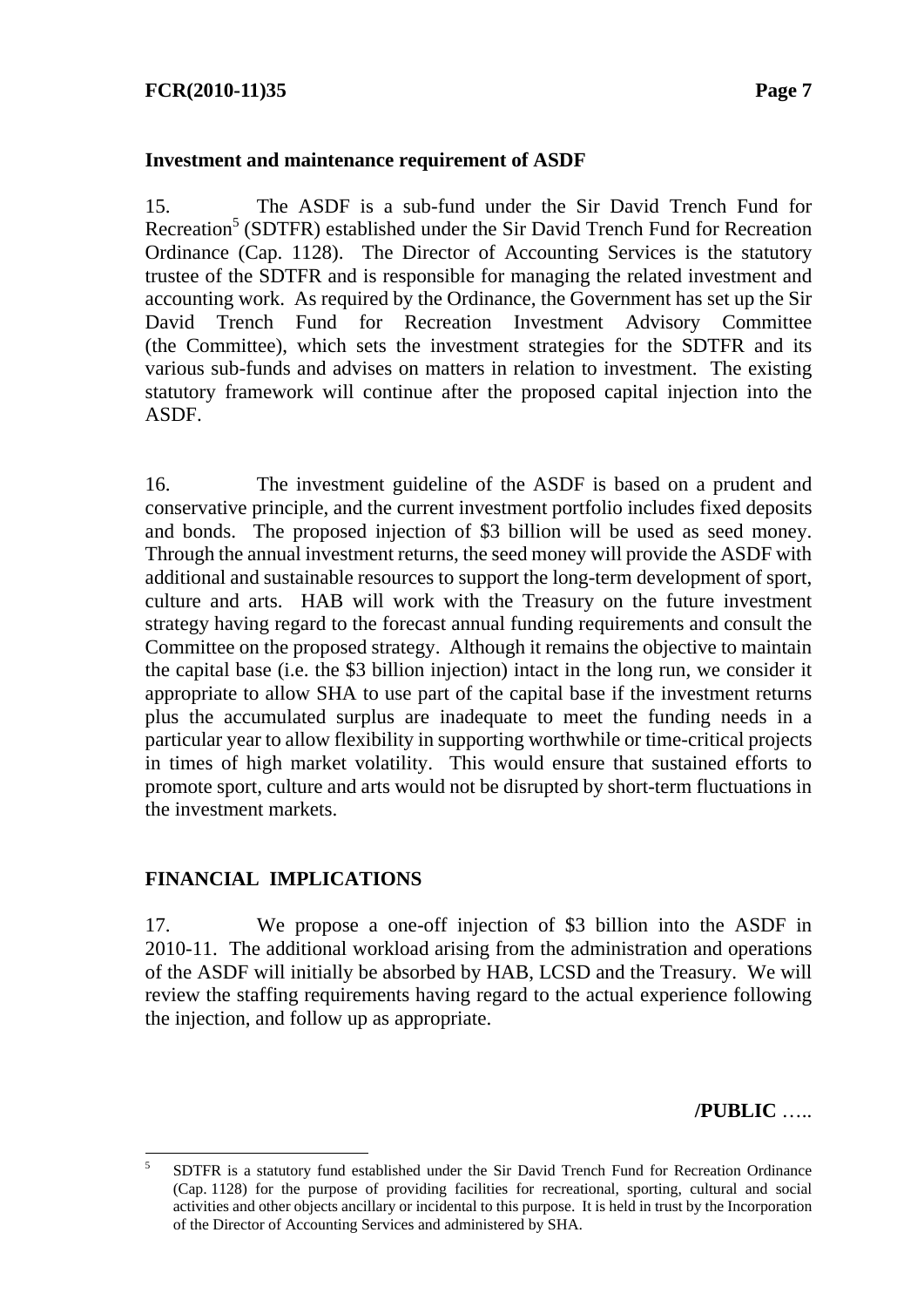# **PUBLIC CONSULTATION**

18. On the arts portion of the ASDF, we have briefed HKADC on our proposals to enhance support to the small and medium-sized arts sector through HKADC, and provide resources to other worthwhile arts and cultural projects initiated by arts practitioners. The proposals were well received.

19. As for the sports portion, we have consulted the SC in mid-June. The SC indicated support for the proposed capital injection and the revised approval mechanisms, which would enhance the participation of the SC in the ASDF funding process.

20. We consulted the Legislative Council Panel on Home Affairs on 14 May 2010. In general, Members supported the proposed injection and the submission of the proposal to the Finance Committee (FC) for consideration. Panel members sought supplementary information on the composition of the advisory committee to be set up to advise SHA on the mechanism for funding additional arts and cultural projects, as well as the estimated amount of funds earmarked for these projects. We have incorporated the related information into paragraph 7 of this paper. The Panel also sought information on the sponsorship for arts and sports programmes for people with disabilities through the ASDF. During the past five years, the sums allocated to programmes for people with disabilities were about \$1.4 million and \$5.4 million under the arts and sports portions respectively. The supplementary information requested was separately provided to the Panel on 22 June 2010.

# **BACKGROUND**

 $\overline{a}$ 

21. With the approval of the FC in January 1997, the ASDF was set up as a sub-fund under the SDTFR to provide funding for worthwhile projects for the further development of arts and sport in the community, in particular key initiatives of the HKADC and the then Hong Kong Sports Development Board<sup>6</sup>. A sum of \$300 million was approved as a one-off injection to support these initiatives.

 $/$ The  $\ldots$ .

<sup>6</sup> The Hong Kong Sports Development Board was the former statutory body responsible for promoting the development of sport in Hong Kong until its dissolution on 1 October 2004, which was followed by the re-constitution of the Hong Kong Sports Institute as an incorporated body focusing on elite athletes' training and development, and the setting up of the SC.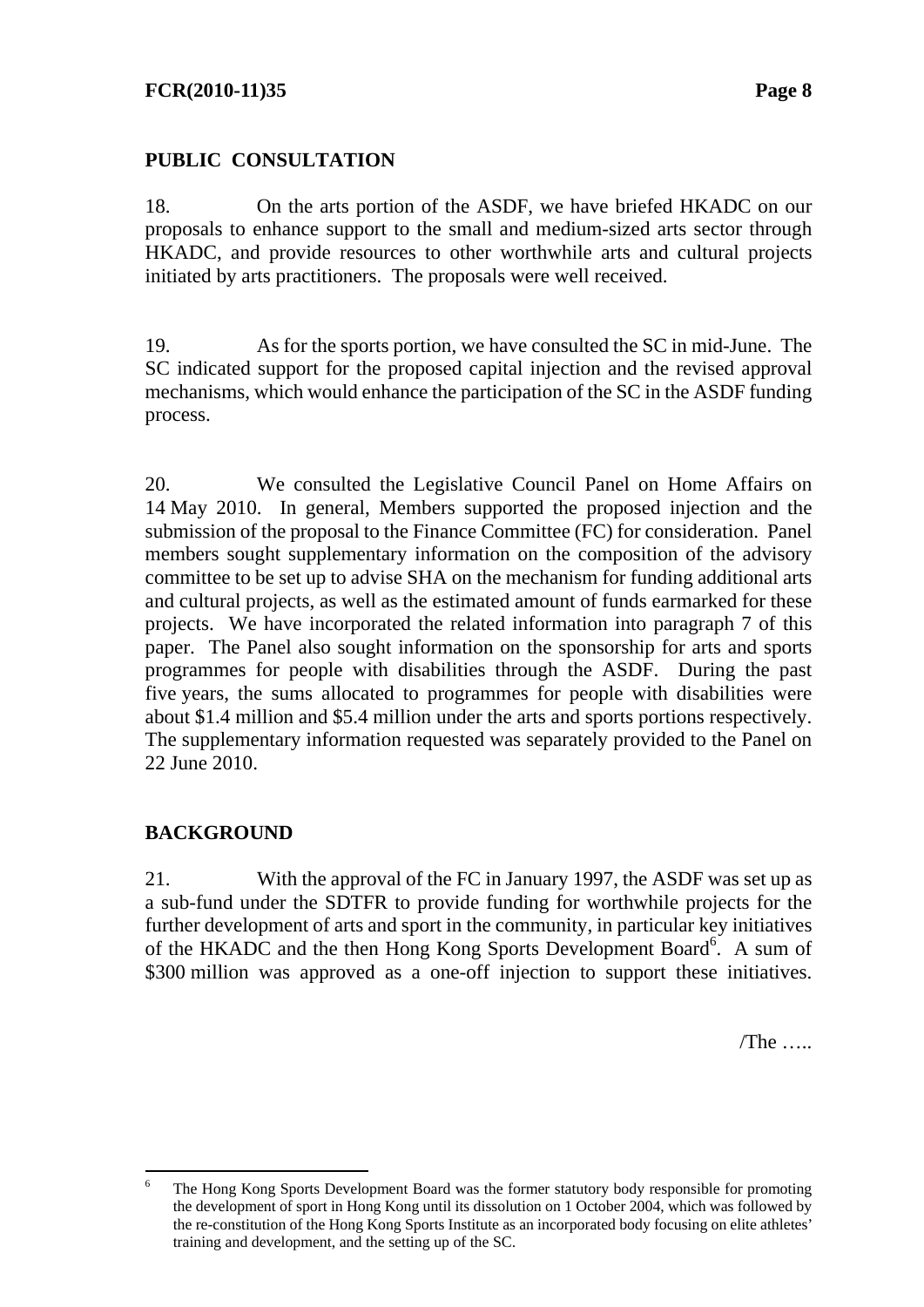The allocation between the arts and sports portions of ASDF was \$160 million and \$140 million respectively. The FC approved two further injections into the ASDF, viz. \$80 million (\$40 million each for the arts and sports portions) on 26 January 2007 and \$150 million (\$60 million for the arts portion and \$90 million for the sports one) on 20 February 2009. Both government injections and investment income generated by the injections have been used to support arts and sports activities. Any refunds from the underspending of approved projects have also been ploughed back into the ASDF.

22. The Financial Secretary announced in the Budget Speech on 24 February 2010 a proposal to inject \$3 billion into the ASDF as seed money and to provide sustainable additional resources for supporting the long-term development of sport, culture and arts.

----------------------------------

Home Affairs Bureau June 2010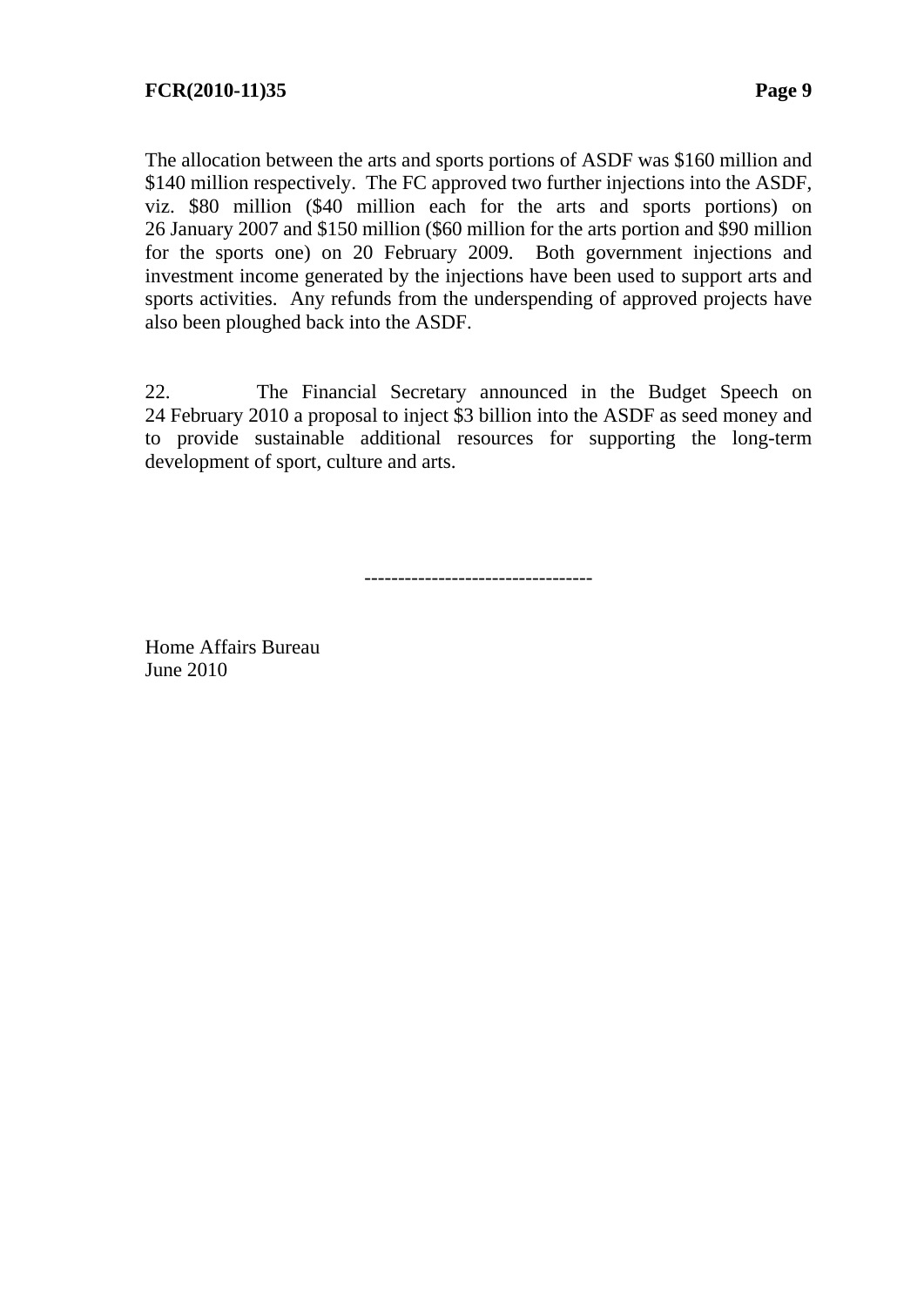#### **Approved Arts Schemes/Projects by Category between 1 January 1997 and 30 April 2010**

Between January 1997 and March 2007

| <b>Nature of Projects</b> | Number of<br><b>Projects</b> | <b>Amount Approved</b><br>\$) |
|---------------------------|------------------------------|-------------------------------|
| Research                  | 95                           | 32,393,896                    |
| <b>Arts Education</b>     | 164                          | 25,412,354                    |
| <b>Arts Promotion</b>     | 826                          | 133,046,588                   |
| <b>Cultural Exchange</b>  | 62                           | 36,315,672                    |
| <b>Total</b>              | 1 1 4 7                      | 227,168,510                   |

Between April 2007 and April 2010 (with programme areas re-organised to focus on the nurturing of small and medium-sized groups and budding artists)

| <b>Nature of Projects</b>                                            | Number of<br><b>Schemes / Projects</b> | <b>Amount Approved (\$)</b> |
|----------------------------------------------------------------------|----------------------------------------|-----------------------------|
| <b>Budding Grant Scheme</b>                                          | 6                                      | 8,550,000                   |
| <b>Support Scheme for Budding Artists</b>                            | $\overline{4}$                         | 7,870,000                   |
| Support for Small and Medium-sized<br>Performing Arts Groups         | $107^{\text{Note}}$                    | 13,727,500                  |
| Arts Education, Arts Promotion and<br><b>Community Participation</b> | 23                                     | 38,394,700                  |
| <b>Total</b>                                                         | 140                                    | 68,542,200                  |

------------------------------------

 $\overline{a}$ Note This includes the 2008-10 Multi-project Grant Scheme (involving 37 projects), the 2009-11 Multi-project Grant Scheme (involving 30 projects) and the 2010-12 Multi-project Grant Scheme (involving 39 projects), and one other project to support small and medium-sized performing arts groups.